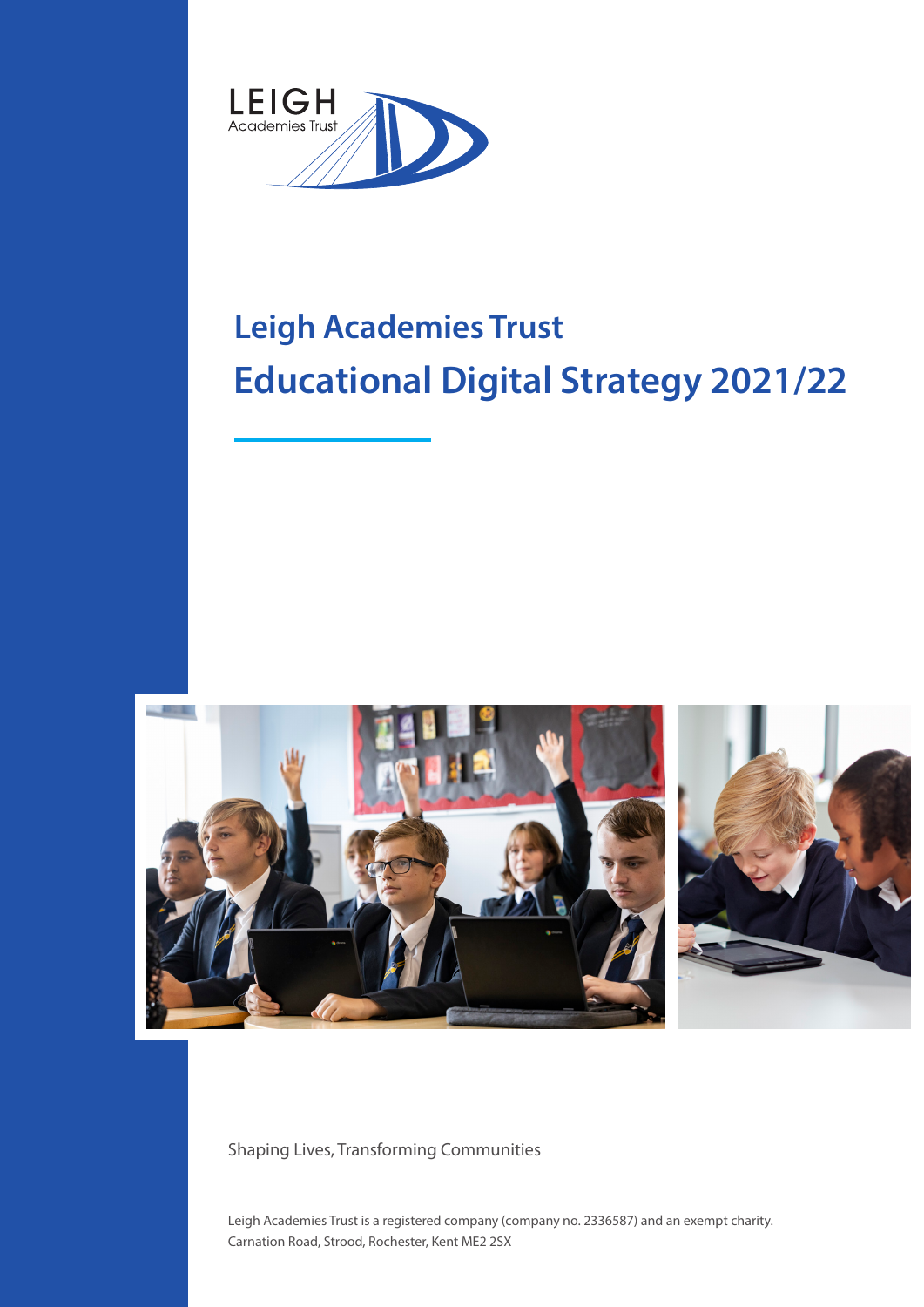### 1 Introduction

Advancements in digital technology are changing the way we live, learn, work and communicate. The digital strategy of Leigh Academies Trust is to develop an integrated digital ecosystem that harnesses these advancements across the various elements of the Trust, which in turn will produce mature, responsible digital citizens who are ready for the world of employment in a 21st century workplace.

In our academies, leaders, teachers and students work together to find and develop new approaches to learning by blending traditional and digital pedagogies together. Digital technology becomes an integral part of the learning journey, creating opportunities for educational communities to extend learning beyond the classroom, to share information in a variety of engaging formats, and to efficiently review, reflect and respond to learning outcomes.

We believe that all learners should have access to digital technology; indeed, it is crucial to the principles that underpin our all-age curricular vision, which is based upon the International Baccalaureate (IB). We believe technology should not be used for technology's sake, but should be implemented in lessons through a meticulously-planned approach to ensure its use is highly pertinent, varied and creative. Technology use will enhance the learning and progress students make as they journey through the curriculum, supplementing their learning through the development of their digital skills and digital literacy. At LAT, we are committed to ensuring students and teachers can employ the most appropriate tools for learning at the right time, including when they are not in the academy itself.

To achieve this we:

- Provide every LAT student access to a tablet/ laptop via a one-to-one device scheme
- Utilise the Google Workspace for Education digital tools (nearly all of our teaching staff are Google-Certified Educators)
- Integrate other key educational software and digital resources, and
- Promote good digital citizenship across all age groups.

We recognise that by enhancing our learners' digital access we have a responsibility to educate our learners to use technology appropriately and safely in achieving our aim for them to be responsible digital citizens.

At LAT we also realise that the life of a school involves more than what happens in a classroom. Some of the other areas we are actively engaging with as part of our digital strategy are:

- Equipping staff with appropriate training on digital tools
- Connecting with families through digital systems, thereby creating a paper-lite Trust
- Building partnerships between our academies, higher-education providers and industry experts, and
- Effectively operating a robust and suitable digital infrastructure.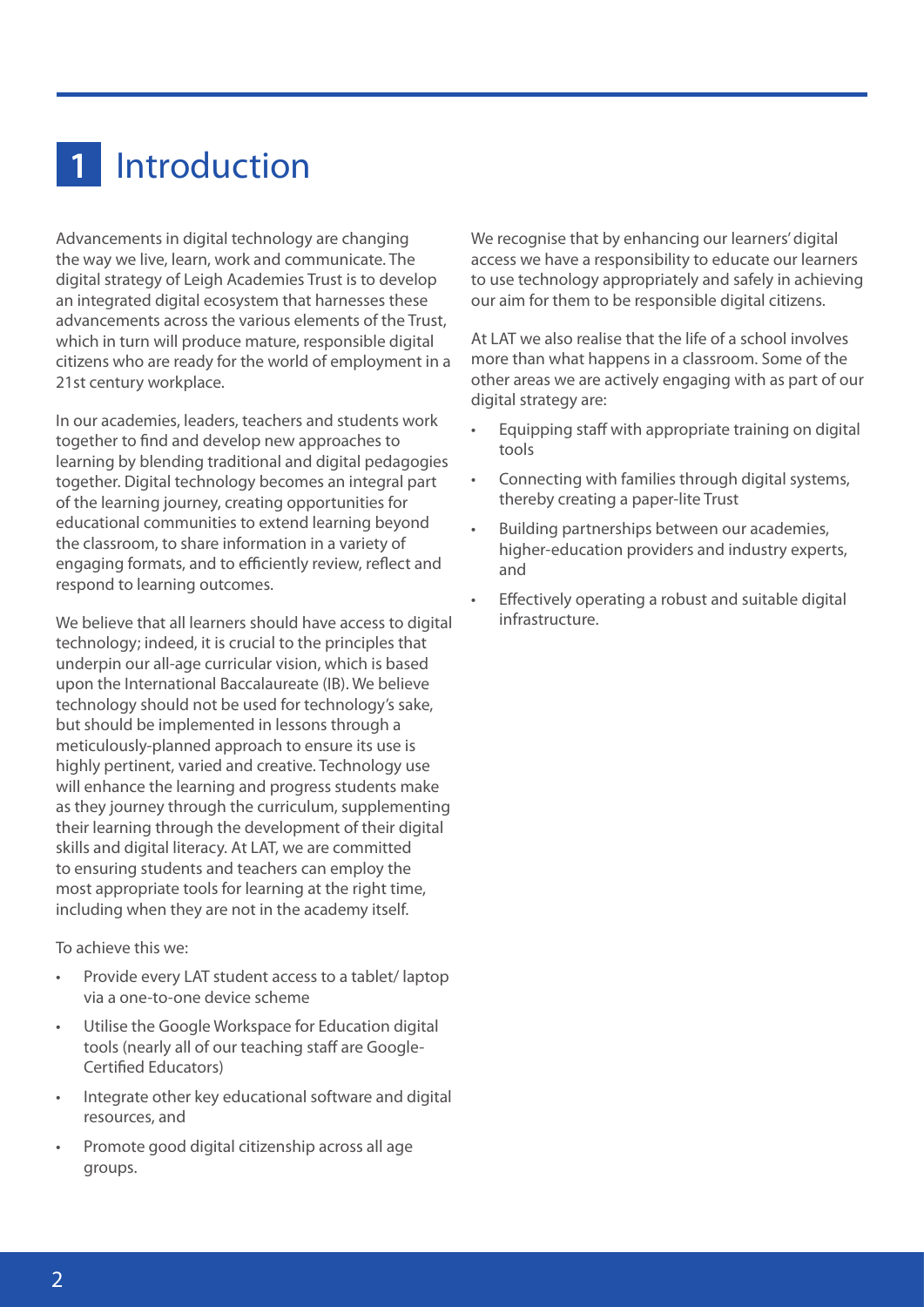### Educational Digital Strategy Expectations **2**

In 2021.22, and as part of our wider vision 2025 plans, our academies have committed to achieving the following digital expectations which will help us fulfill our longer term digital strategy goals.

- 1. Digital learning/blended learning to be embedded in the T&L and assessment policies within each academy
- 2. Develop digital leads and coaches to support the integration of technology within the teaching and learning strategy, and to support colleagues with the use of digital tools. An explanation of these digital roles can be found **[here](#page-3-0)**
- 3. Every class continues to have access to a corresponding and actively used virtual classroom
- 4. All homework is set digitally
- 5. Chromebook "best practices" to be communicated and celebrated across LAT
- 6. All resources easily accessible digitally to support the revision process - a 'one stop shop' for examination preparation (KS4 and KS5)
- 7. Ensure all new staff achieve Google Level 1 and support as many staff as possible to achieve Google Level 2
- 8. The continued use of Iris and increased access to online CPD (National College, Chartered College and TT Education) to develop teaching practice
- 9. Develop a digital toolkit directory so all staff are aware of approved digital tools, ensuring all subjects have suitable digital tools to deliver the curriculum
- 10. Integrating digital citizenship and online safety effectively into the curriculum
- 11. Developing careers education through the use of online services such as Unifrog
- 12. Develop student digital skills in line with key stage expectations

13. Established (within LAT for at least 2 years) academies should be Digital Level 4.

The LAT digital strategy aims to bring together all of the key aspects of a digital ecosystem, so that they holistically drive learning and development. We believe that well-considered, appropriate financial and resource investment is vital in delivering these desired outcomes.

At LAT we believe that there can be no shortcuts to making lasting and meaningful change. If we want to create digital schools that produce digital citizens then we must invest sustainably, not just in technology, but in all of the supporting elements such as training, infrastructure, curriculum and IT support. Our vision is that the implementation and delivery of this strategy will help to raise digitally-fluent, digitally-mature and digitally-creative children.